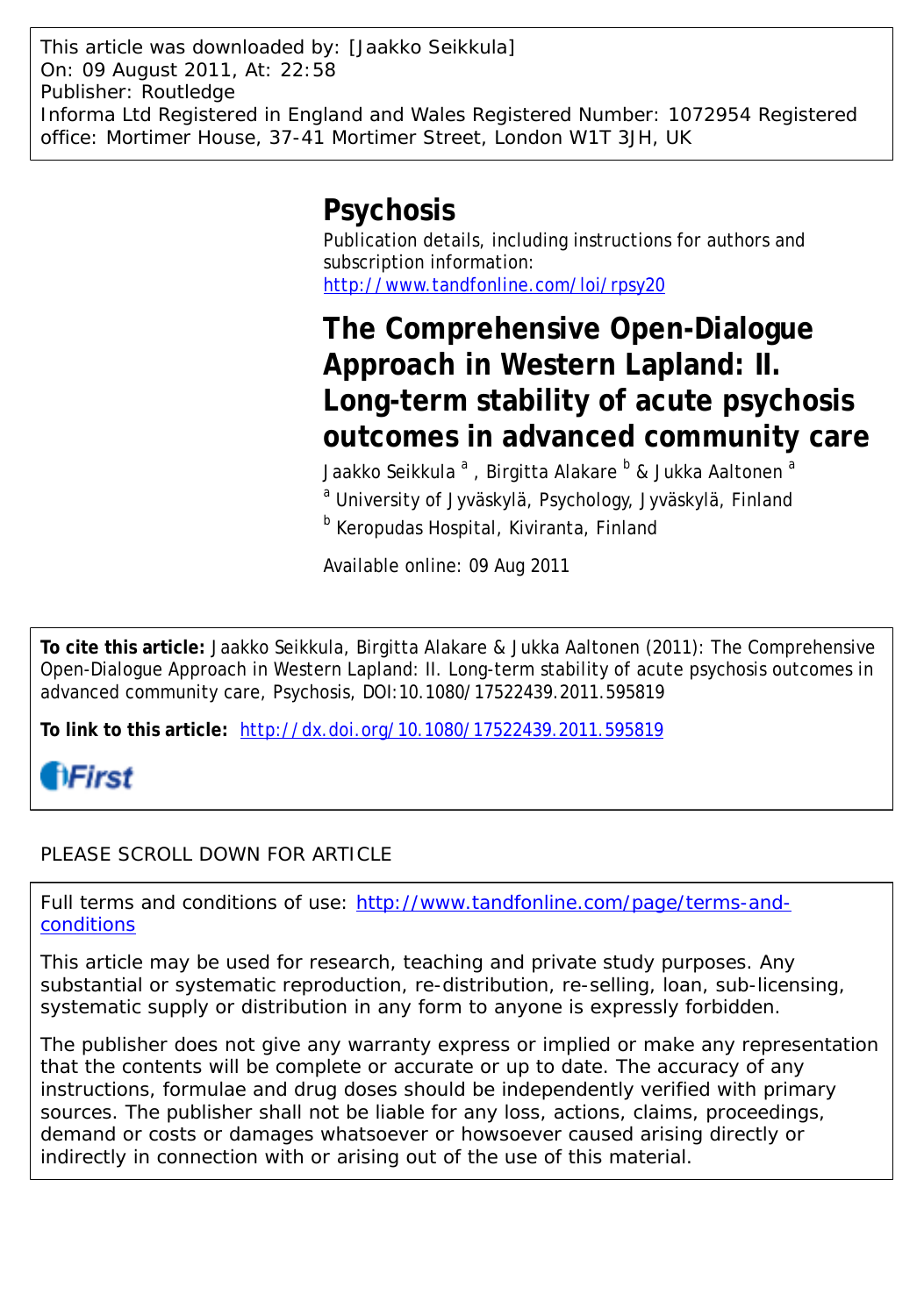### The Comprehensive Open-Dialogue Approach in Western Lapland: II. Long-term stability of acute psychosis outcomes in advanced community care

Jaakko Seikkula<sup>a</sup>\*, Birgitta Alakare<sup>b</sup> and Jukka Aaltonen<sup>a</sup>

<sup>a</sup>University of Jyväskylä, Psychology, Jyväskylä, Finland; <sup>b</sup>Keropudas Hospital, Kiviranta, Finland

(Received 21 December 2010; final version received 7 June 2011)

An open dialogue need-adapted approach was applied in Finnish Western Lapland by organizing three-year family therapy training for the entire staff, and by following the outcomes. Three inclusion periods of first-episode psychotic patients were compared. In a two-year follow-up of two consecutive periods during the 1990s (1992–3 and 1994–7) it was found that 81% of patients did not have any residual psychotic symptoms, and that 84% had returned to fulltime employment or studies. Only 33% had used neuroleptic medication. A third inclusion period, covering 2003–2005, was organized to determine whether the outcomes were consistent 10 years after the preliminary period. Fewer schizophrenia psychotic patients emerged, and their mean age was significantly lower. Duration of untreated psychosis had shortened to three weeks and the outcomes remained as good as for the first two periods. It is therefore suggested that the new practice can be related to profound changes in the incidence of severe mental health problems. This is supported by the large number of local inhabitants participating in treatment meetings for crises. Professionals had learned to make early contact in the event of crisis, and by this means prevent problems from developing into more severe cases.

Keywords: first episode psychosis; community care; need-adapted approach; open dialogues

In this study, our aim was to determine the effectiveness of the Open Dialogue approach in the treatment of first-episode psychotic patients. Two research projects had already been conducted in Western Lapland, the first as part of the Finnish National API (Acute Psychosis Integrated Treatment) study (1992 to end-1993), with a continuation as the local Open Dialogue in Acute Psychosis (ODAP) project (1994–1997) (Seikkula et al., 2003; Seikkula et al., 2006). To determine how far the outcomes in the treatment of acute psychosis remained stable, a third study was conducted, examining the period 2003–2005. This paper reports on the outcomes of all these studies, focusing particularly on the longer-term stability of the outcomes. For ease of reference the periods in question will be referred to as API<sup>1992-1993</sup>. ODAP<sup>1994–1997</sup>, and ODAP<sup>2003–2005</sup>.

<sup>\*</sup>Corresponding author. Email: jaakko.seikkula@jyu.fi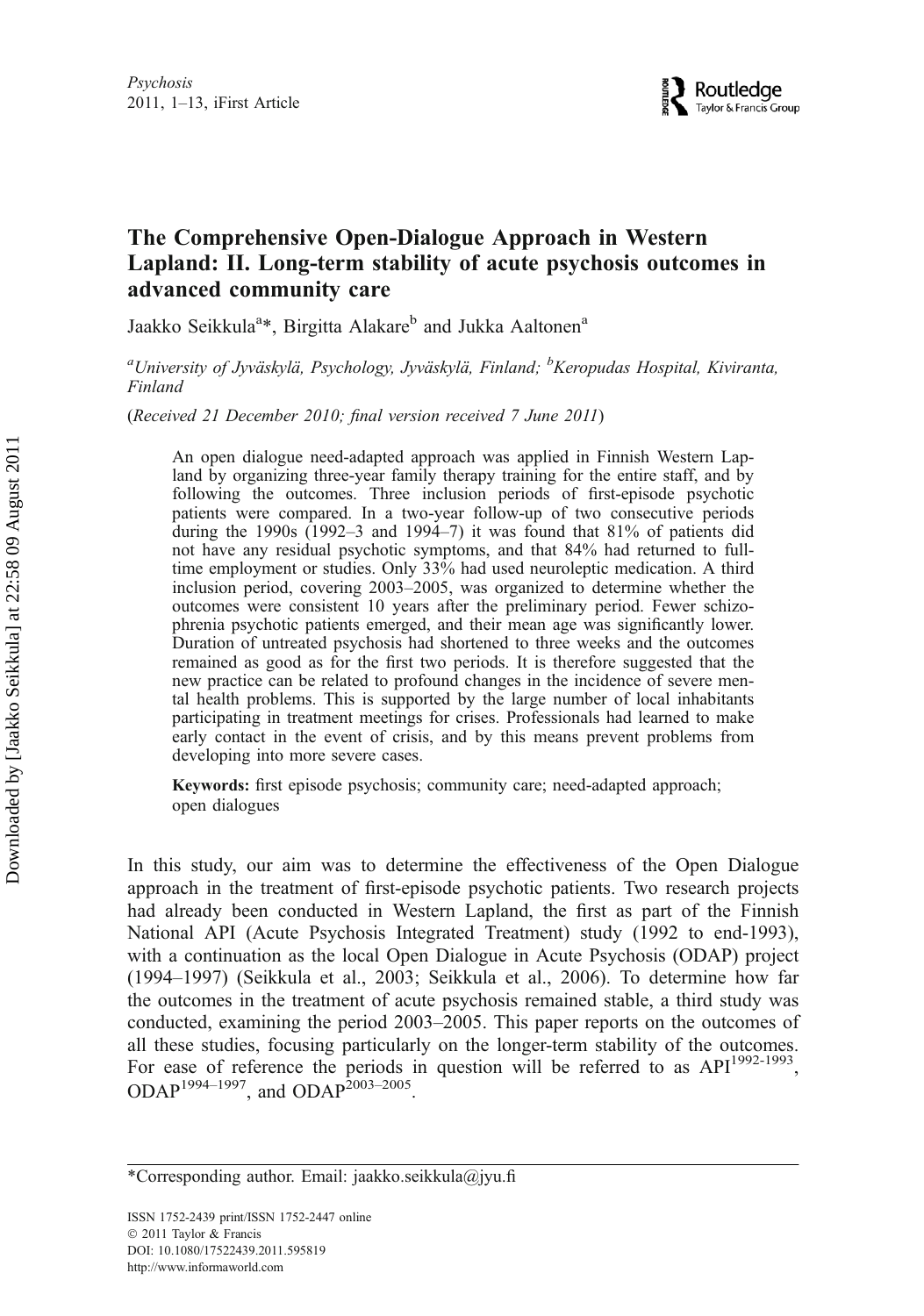The basic aim of community psychiatry is the integration of different approaches and treatment modalities during a continuous treatment process. The treatment should be adapted to the changing needs and sub-outcomes emerging during the process, forming an entity that will guarantee the best treatment for each patient (Alanen, Lehtinen, Räkköläinen, & Aaltonen 1991; Alanen, 2009). A criticism often leveled against the one-method designs mostly used in psychotherapy outcome studies is that they tend to incorporate a view of stable therapeutic needs – needs supposedly present from the very beginning of the treatment till the very end of it. Moreover, the need to have a reliable study design favors therapeutic interventions involving a similar treatment modality from case to case. This can be difficult to implement, for example in the public health sector, where patient characteristics, and treatment processes may vary from case to case, according to the specific needs of each patient and the specific context of the services.

Outcome studies in acute psychosis mostly consist of controlled designs, with the control making it possible to analyze one specific method of treatment. Few studies exist on outcomes in community psychiatry in which treatment is adapted to individual need, even if as long ago as the 1970s several (apparently well-functioning) community-based crisis intervention programs were reported (Perlmutter, 1986; Rhine, & Mayerson, 1971; Rubinstein, 1972). In recent years, assertive community treatment (ACT) has become the most intensively studied form of community psychiatry (Drake et al., 2001; Dixon, 2000; Marshall & Lockwood, 2004; Mueser, Bond, Drake, & Resnick, 1998; Verhaegh, Bongers, Kroon, & Garretsen, 2009). The model includes multidisciplinary team work, integrated care, and working within the community; it aims at adapting to everyday needs, quick crisis intervention, an assertive attitude, an individual approach, and continuity of care. Killaspy et al. (2009) found that staff members' experiences of their work showed differences compared to treatment within the usual setting. ACT team members described more varied and flexible approaches with their patients, for example in having general conversations with their clients, not only on matters related to treatment. Staff members experienced support from each other through working as a team. ACT has improved the outcomes of treatment by reducing hospitalizations and improving employment status. It has assisted in shortening the duration of untreated psychosis (DUP), and has been found cost-effective (Marshall & Lockwood, 2003). Nevertheless, not all studies have shown such positive outcomes, most notably in cases of low fidelity to the original ACT model (Bodén, Sundström, Lindström, Wieselgren, & Lindström, 2009). Fidelity appears to be important, at least in cases of first-episode psychosis (Verhaegh et al., 2009).

In these studies there are similarities to the need-adapted approach (NAA) described in this paper. In the NAA the basic aims do indeed resemble ACT in terms of stressing family-centeredness, home visits, and team work. The main difference is that the NAA integrates specific psychotherapeutic methods as a part of an overall integrated approach.

In the small Finnish province consisting of the south-western part of Finnish Lapland, community psychiatry has been developed since the beginning of the 1980s (Aaltonen, Seikkula, & Lehtinen, 2011). The outcomes and processes in the treatment of psychosis and other severe problems have been reported in many studies (Haarakangas, 1997; Keränen, 1992; Seikkula, 1994; Seikkula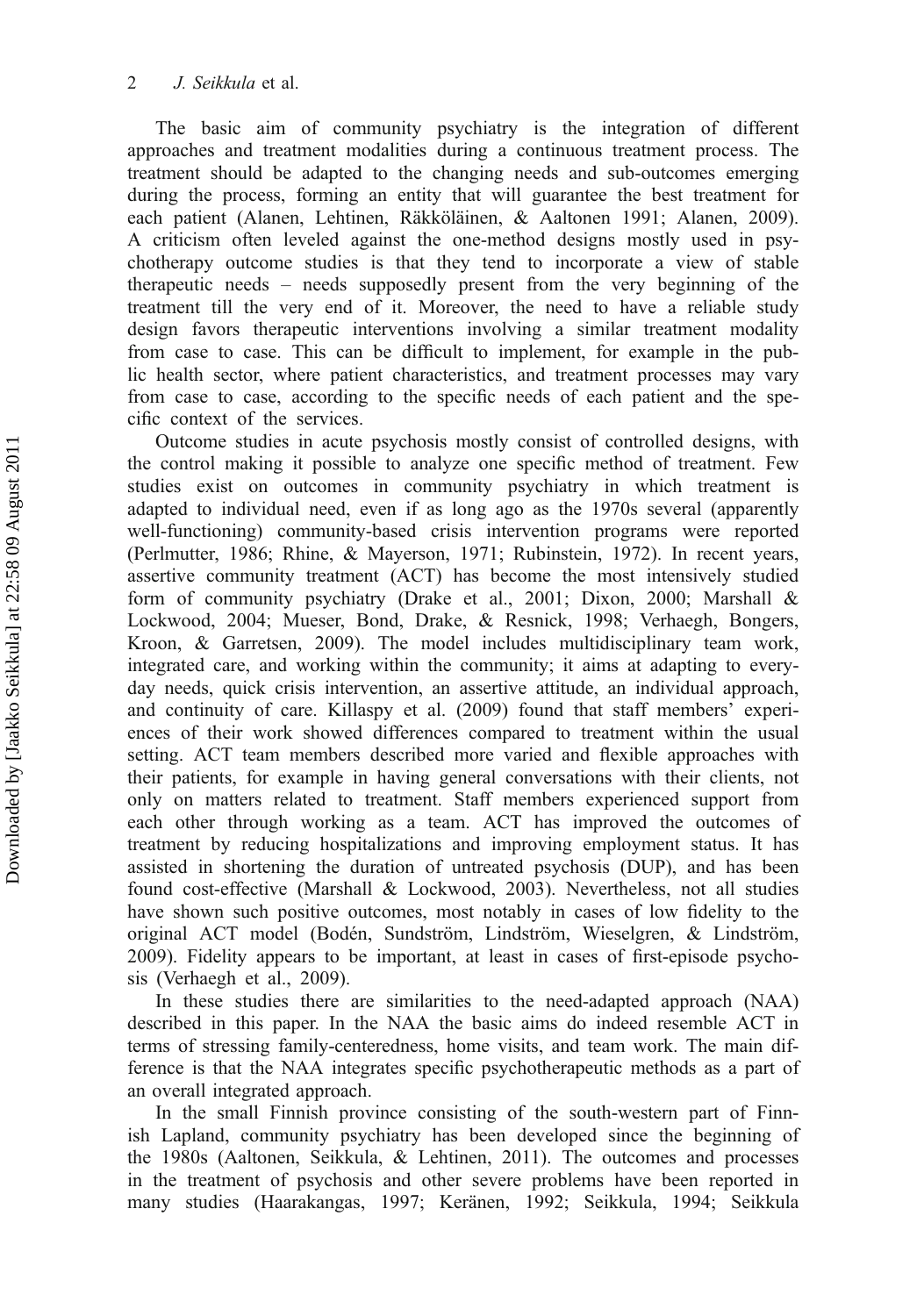et al., 2003; Seikkula et al., 2006). In the latest studies, concerning the outcomes in first-episode psychosis, discussion has focused on the exceptional five-year outcome in psychotic symptoms and employment status (Seikkula et al., 2006). Critical comments have centered on the methodology of the studies (Fris, Larsen, & Melle, 2003), insisting that not every psychotic patient could have been included, given that the outcomes are so (unrealistically) favorable.

In the study described in the first, accompanying paper (Aaltonen et al., 2011) we focused on the changes in the incidence of first-episode psychosis that took place after initiating the new approach. The aim in this second study was to determine whether the outcomes in the treatment of first-episode psychosis have remained consistent over a 10-year period.

#### Community treatment in western Lapland

Based on the need-adapted approach first initiated by Yrjö Alanen and his team (Alanen, 1997, 2009; Lehtinen, Aaltonen, Koffert, Räkkölöinen, & Syvälahti, 2000), a community psychiatric system was initiated in the south-western part of Finnish Lapland in the early 1980s. Progressing through a number of phases, the system has been developed to function in a consistent manner from the mid-1990s (Aaltonen et al., in press; Seikkula et al., 2003; Seikkula et al., 2006; Seikkula & Arnkil, 2006). In the community psychiatric system there are three central elements:

#### 1. Family and Team-centeredness

The system of treatment is guided by seven main principles, established in a research project in the mid-1990s (Aaltonen et al., 1997, 2011). Hence:

- (1) the first meeting should be organized immediately, within 24 hours of contact being made with the mental health services;
- (2) the social network of the patient, including the family and the professionals working with this specific family, should always be invited to participate, from the outset and for as long as required;
- (3) the treatment should be flexibly adapted to the specific needs of the patient and the family, using the therapy methods most suited to the case in question;
- (4) the mental health systems should guarantee that specific persons/teams will take responsibility for the treatment, organizing a case-specific team that will make decisions together with the family concerning all the treatment planning and actions to be taken;
- (5) the team should aim to guarantee psychological continuity by inviting staff members from different facilities to collaborate, for as long as required;
- (6) the team should aim at promoting a sense of security, generating a therapeutic process that can tolerate uncertainty in order to mobilize the psychological resources of the family and the social network;
- (7) the team should focus on generating dialogue in the joint therapy meetings, in order to create new words and a new joint language for experiences that previously did not have words.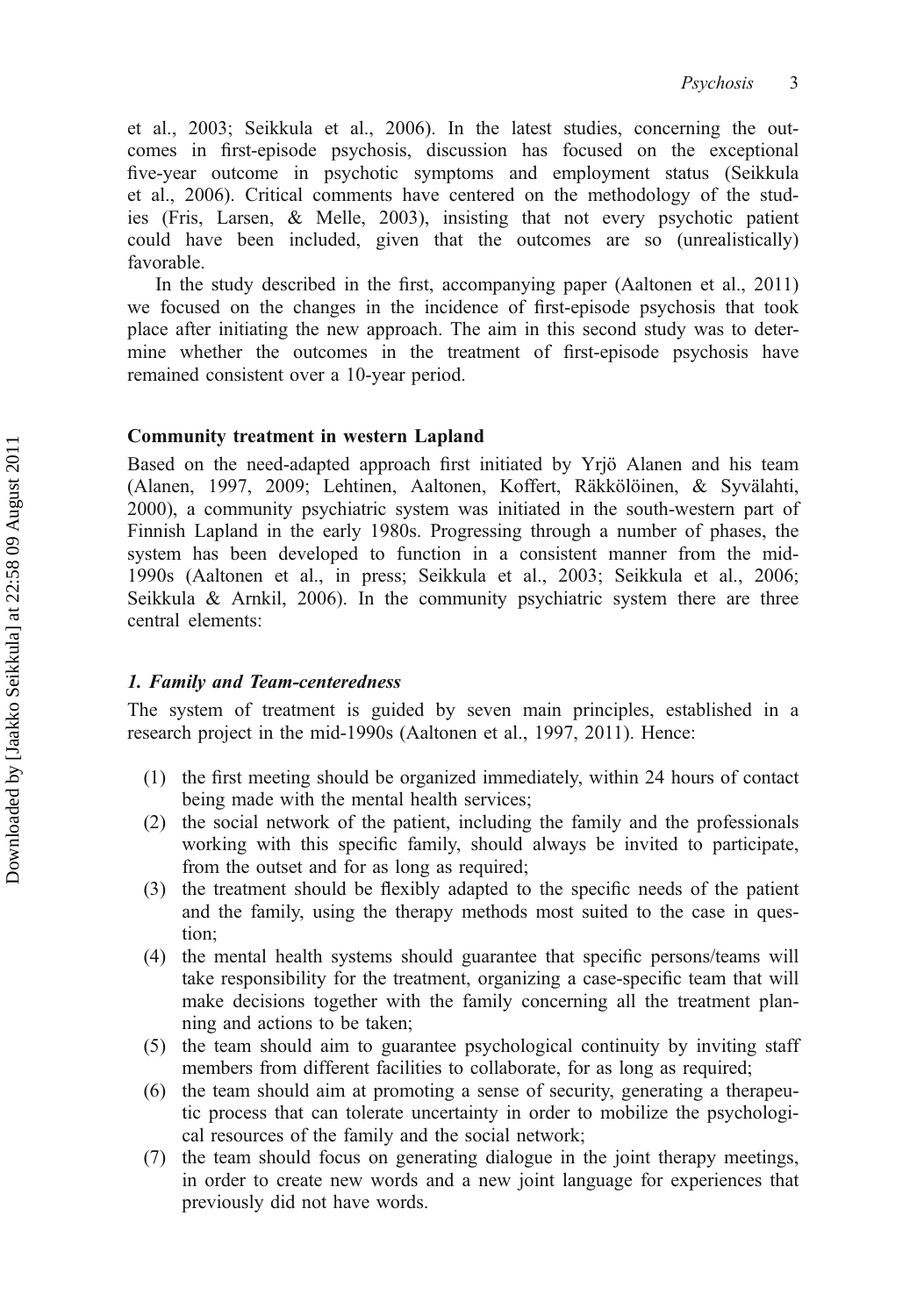#### 4 J. Seikkula et al.

#### 2. Psychotherapy Training for all Staff Members

The training of the staff consists of a one-year introductory program and a specific three-year program in family therapy (Aaltonen et al., 2011). In addition, staff members are encouraged to undergo other forms of psychotherapy training, such as individual psychodynamic or cognitive psychotherapy. The training format is based on early notions that the basic education of the staff did not give enough support to community-based and family-centered practice, with basic education being too much focused on individual treatment of the most severe mental health problems within an in-patient setting. For this reason, since 1989 the program has included multidisciplinary on-the-job psychotherapy training for the entire staff, including doctors, psychologists, nurses, social workers, and others. The group members in this training meet for one day every second week, focusing on theories, direct supervision, and working with their own family background. The trainers are mainly fellow employees in the system, people who have qualified as trainers after undergoing a total of six years of training in cooperation with the Finnish Association for Mental Health. Thus the aim has been to guarantee a training program that will allow trainers to use of the official title of Psychotherapist, in accordance with Finnish law. At the time of writing this paper the training has been going on for more than 20 years, with about 150 people in the province (population 70,000) having gone through it. The training program is organized in collaboration with the Department of Psychology at the University of Jyväskylä, where author JA acted as Professor of Family Therapy.

#### 3. The Research Project

The ongoing research program was initiated during the 1980s, in such a way as to guarantee that the information for developing the local treatment system would be based on the systematic exploration and analysis of the outcomes and processes in the treatment (Aaltonen et al., 2011; Alanen, 2009). The most basic principle has been to focus on naturalistic designs in the real life of Western Lapland, rather than on randomized trials. The follow-up studies have been descriptive in nature, rather than aimed at identifying generalized explanatory factors for change (Seikkula et al., 2003; Seikkula et al., 2006). Throughout the studies, a variety of qualitative analyses of treatment processes have been conducted. These studies have provided important knowledge which has allowed the psychotherapeutic quality of the work to be developed (Haarakangas, 1997; Seikkula, 2002).

#### Study Design and Participants

The data for the present study were gathered over three periods, the aim being to determine whether the outcomes of first-episode psychosis have remained stable over a the period from 1992 until 2005 in Western Lapland. The first two periods, named (1) the API<sup>1992-1993</sup> period (1 March 1992 until 31 December 1993;  $N = 36$ ) and (2) the ODAP<sup>1994-1997</sup> period (1 January 1994 until 31 March 1997; N = 46) have already been reported (Seikkula et al., 2002, 2003, 2006). These periods belonged to a multicenter research project, planned as part of a Finnish national project. The specific focus was on improving community treatment and increasing information concerning the place of medication in the treatment of psychosis. The project was jointly organized by the National Research and Development Center for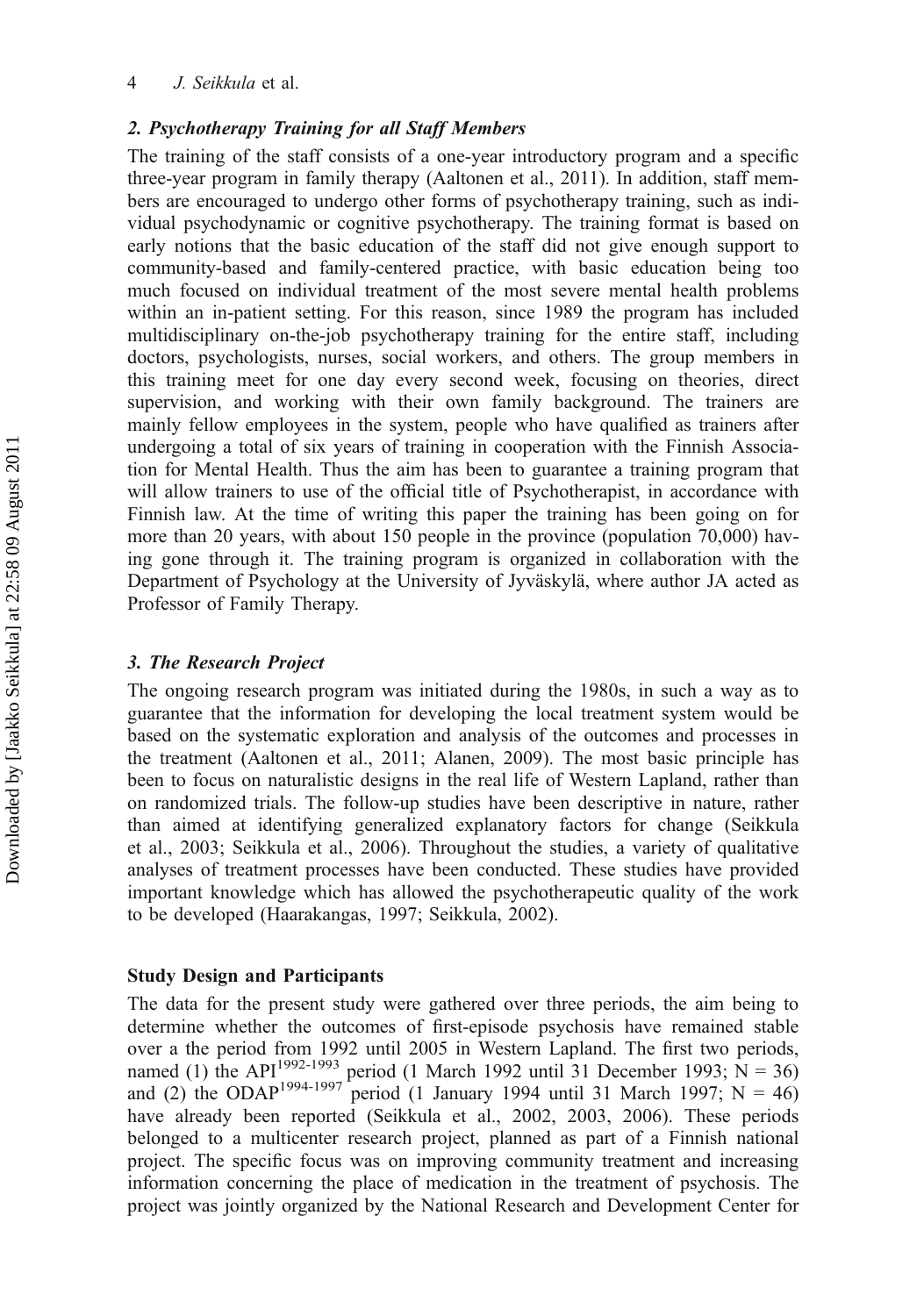Welfare and Health (STAKES), Department of Psychology (University of Jyväskylä), and the Department of Pharmacology (University of Turku). It was carried out in six psychiatric treatment centers with a total catchment area of 600,000 inhabitants. one of these centers was the western Lapland catchment area.

The third period, referred to here as ODAP<sup>2003-2005</sup> (from 1 February 2003 until 31 December 2005;  $N = 18$ ), was specifically planned to gather information on first-episode psychotic patients in the daily clinical setting, with a view to determining the stability of the results after the earlier research projects. The local ethical committee gave permission for the study, and every patient gave informed written consent regarding inclusion.

The study included all first-episode patients between 16 and 50 years of age with non-affective psychosis (using DSM-III-R and DSM IV for the third period, ODAP2003-2005). The diagnosis was made in two phases. After the first meeting, the team, in conjunction with the responsible chief psychiatrist (author BA), formulated an initial hypothesis; then, after six months, having also interviewed the patients individually, the chief psychiatrist made the final diagnosis. To test reliability, an experienced psychiatrist from outside the region re-diagnosed the patients on the basis of the patient records. The diagnostic consistency of the schizophrenia diagnosis was 78% (Kappa = .453; p = .002).

The main sources of information were: (1) premorbid variables such as psychiatric and employment status at the outset, and duration of untreated psychosis (DUP) (defined as the time between first psychotic symptoms and the start of psychosocial intervention); (2) process variables, i.e. the registered number of hospital days, number of family meetings, and registration of the use of antipsychotic medication and individual psychotherapy; (3) outcome variables, i.e. registered number of relapses (defined as making a new contact for treatment after terminating the original treatment, or as an intensification of existing treatment because of new psychotic or other severe symptoms), employment status, and ratings of the mental state of the patients on the Brief Psychiatric Rating Scale (BPRS), the Global Assessment of Function Scale (GAF), and a five-category sub-scale of the Strauss–Carpenter Rating Scale (Strauss & Carpenter, 1972; Opjordsmoen, 1991). During the API and ODAP periods, the ratings were conducted jointly by two of the authors (JS and BA) using a consensus conference method. These authors worked as researchers, and were not involved as therapists in the treatment process. During the third study period, ODAP<sup>2003-2005</sup>, all the registrations and ratings were performed by an experienced nurse and author BA. The internal consistency (Cronbach's alpha) of the BPRS was .774 at the outset and .667 at the follow-up during the API<sup>1992-1993</sup> period, and .783 at the outset and .735 at the follow-up during the ODAP1994-1997 period. During the ODAP2003-2005 period Cronbach's alpha was .730 at the outset, and .863 at the two-year follow-up.

All the ratings mentioned above were performed at the baseline and at the twoyear follow-up. During the first treatment meetings, the family was interviewed to determine the duration of psychotic and prodromal symptoms prior to first contact. Author BA verified this during an individual interview with the patient. The followup interviews took place in the presence of both the case-specific treatment team and the family. The statistical analysis was conducted using the Pearson Chi-square in cross-tables, and a one-way analysis of variance (ANOVA) for comparison of the means of independent groups.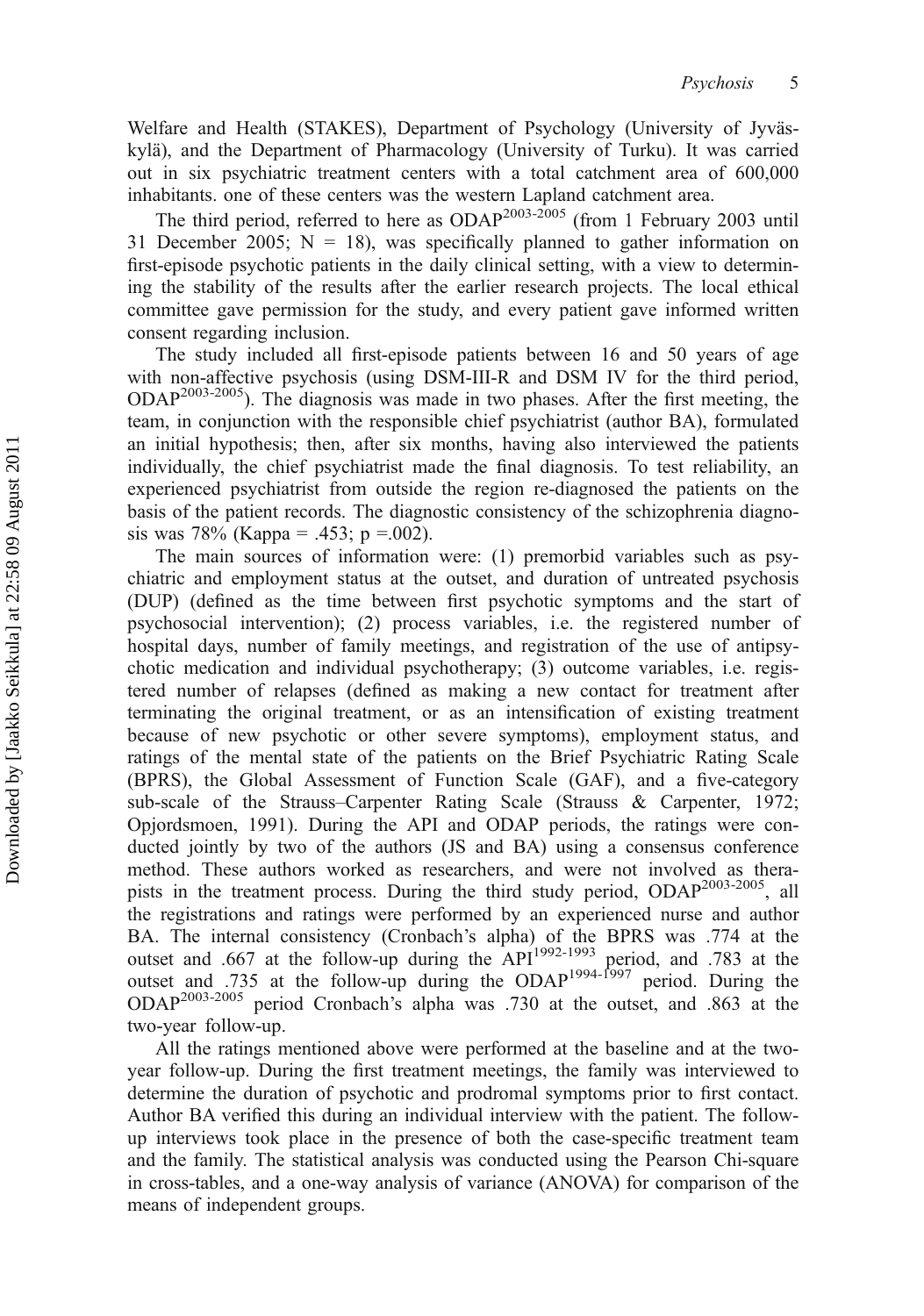#### **Attrition**

Table 1 summarizes the reasons for exclusion in the follow-up interviews.

In the third  $ODAP^{2003-2005}$  period, more attrition took place, mainly due to emigration from the province. To some extent this illustrates a change in society, since during the 2000s there was more emigration than in the early 1990s, when the population was more or less stable. The population decreased from 72,000 in 1995 to 68,000 in 2005. The second possible reason for emigration is connected with the mean age of the patients: The patients were younger during ODAP2003-2005 and thus at an age when they might move for the sake of their studies. When one compares the variables of sex, age, employment status, diagnosis, and duration of untreated psychosis for (1) the entire "intention-to-treat" groups and (2) the patients reached in the follow-up, one significant difference can be observed. In ODAP<sup>2003-2005</sup> the duration of untreated psychosis was higher among the dropout patients. Overall, it appears that in all three periods the groups analyzed are strongly representative of the entire "intention-to-treat" group of psychotic patients for the timeframe in question, except for a slight tendency in the third period to select for analysis cases with a shorter duration of untreated psychosis.

#### Results

#### Comparison of the groups at outset

Differences were observed in mean age, marital status, and employment status. In all these respects the group coming for treatment in 2002–2005 differed from the two groups who came in the 1990s. Psychotic patients were significantly younger in the third group; they also had a higher likelihood of being single and of studying instead of working.

|                                           | API<br>$(01.04.1992 -$<br>31.12.1993) | 31.12.1997)                   | ODAP(01.01.1994 - ODAP2(01.01.2003 - Total<br>31.12.2005) |     |
|-------------------------------------------|---------------------------------------|-------------------------------|-----------------------------------------------------------|-----|
| Treatment started                         | 39                                    | 51                            | $27^*$                                                    | 117 |
| Treatment started in a<br>unit outside OD |                                       |                               |                                                           |     |
| Refused to participate                    |                                       |                               | 3                                                         |     |
| Not reached at two-year<br>follow-up      | 2                                     | $\mathfrak{D}_{\mathfrak{p}}$ | 6                                                         |     |
| Deceased<br>-suicide                      | $\overline{2}^{**}$                   | **                            |                                                           |     |
| - other reason                            | $\Omega$                              |                               |                                                           |     |
| Total sample at two-year<br>follow-up     | 33                                    | 43                            | 18                                                        | 95  |

Table 1. Reasons for exclusion from the study during the two-year follow-up period.

Notes: \*Altogether 31 patient contacts were registered, but four were excluded because of only one treatment contact occurred and no possibility for verifying psychotic experience was realized. None of these responded to contacts for follow-up.

\*\*All suicides took place in 1995 when a suicidal epidemic emerged in the province.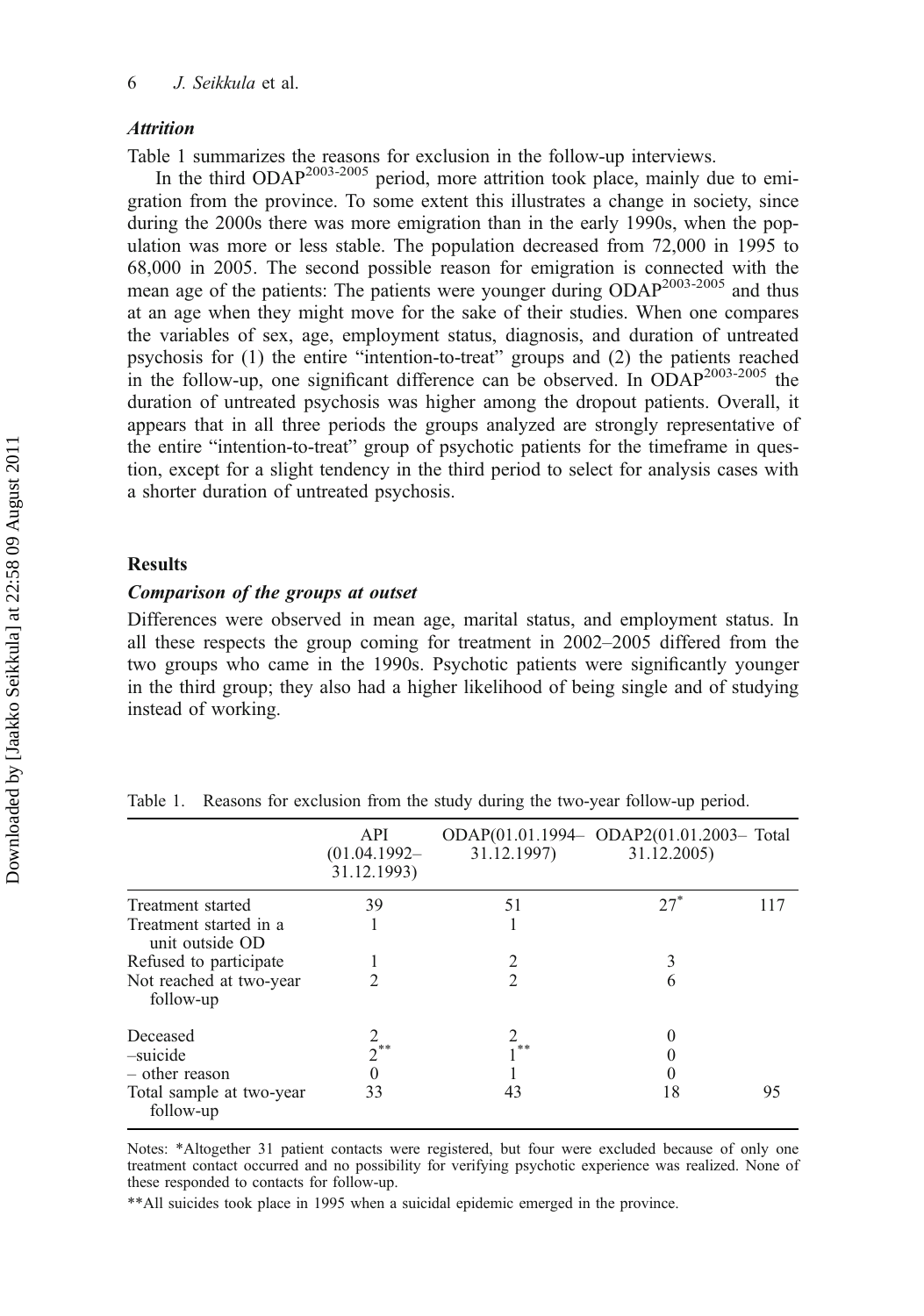|                                                                                                                    | API <sup>1992-1993</sup> | ODAP <sup>1994-1997</sup> | ODAP <sup>2003-2005</sup> | Chi-square         | ₩               | p               |
|--------------------------------------------------------------------------------------------------------------------|--------------------------|---------------------------|---------------------------|--------------------|-----------------|-----------------|
|                                                                                                                    | $(N = 34)$               |                           | $(N=46)$                  |                    | $(N = 18)$      |                 |
| Age<br>Mean<br>Sex<br>Sex<br>Male<br>Hemale<br>Female<br>Marital status                                            | $19 - 38$<br>26.6        | $17 - 43$<br>26.8         | $16 - 42$<br>20.2         |                    | $\overline{50}$ | $\overline{0}0$ |
|                                                                                                                    |                          |                           |                           | $t = 3.53$         |                 |                 |
|                                                                                                                    | 16(47%)                  | 16(35%)                   | 9(50%)                    |                    |                 |                 |
|                                                                                                                    | 18 (53%)                 | 30(65%)                   | 9(50%)                    | $\frac{8}{9.7}$    | $\sim$          | <b>SS</b>       |
|                                                                                                                    |                          |                           |                           |                    | $\circ$         |                 |
|                                                                                                                    | 20 (59%)                 | 34 (74%)                  | 15 (83%)                  |                    |                 |                 |
| Single<br>Married, living together or divorced                                                                     | 14(41%)                  | (26%)<br>$\overline{12}$  | 3 (17%)                   | $\frac{12.2}{260}$ | ७               | .057            |
|                                                                                                                    |                          |                           |                           |                    | $\infty$        | 001             |
| Employment status<br>Studying<br>Working<br>Unemployed<br>Lassive                                                  | 11 (32%)                 | 13(28%)                   | 12(67%)                   |                    |                 |                 |
|                                                                                                                    | 14(41%)                  | 24 (52%)                  |                           |                    |                 |                 |
|                                                                                                                    | 3(9%)                    | 6 (13%)                   | 2(11%)                    |                    |                 |                 |
|                                                                                                                    | 6(18%)                   | 3(7%)                     | 4(22%)                    |                    |                 |                 |
|                                                                                                                    |                          |                           |                           | 6.23               | $\circ$         | SN              |
|                                                                                                                    |                          | 11(24%)                   | (39%                      |                    |                 |                 |
|                                                                                                                    | 5 (15%)<br>7 (21%)       | 10(22%)                   | 4(22%)                    |                    |                 |                 |
|                                                                                                                    | 9(26%)                   | 6(13%)                    | (17%)                     |                    |                 |                 |
|                                                                                                                    |                          |                           |                           |                    |                 |                 |
| Diagnosis/DSM-III-R<br>Brief psychotic episode<br>sychosis (NOS)<br>Schizophreniform<br>psychosis<br>Schizophrenia | 13 (38%)                 | 19 (41%)                  | 4(22%)                    |                    |                 |                 |

Table 2. Characteristics and premorbid adjustment at baseline of the patients reached in the follow-up within the three groups. Characteristics and premorbid adjustment at baseline of the patients reached in the follow-up within the three Table  $2$ 

Downloaded by [Jaakko Seikkula] at 22:58 09 August 2011 Downloaded by [Jaakko Seikkula] at 22:58 09 August 2011 Psychosis 7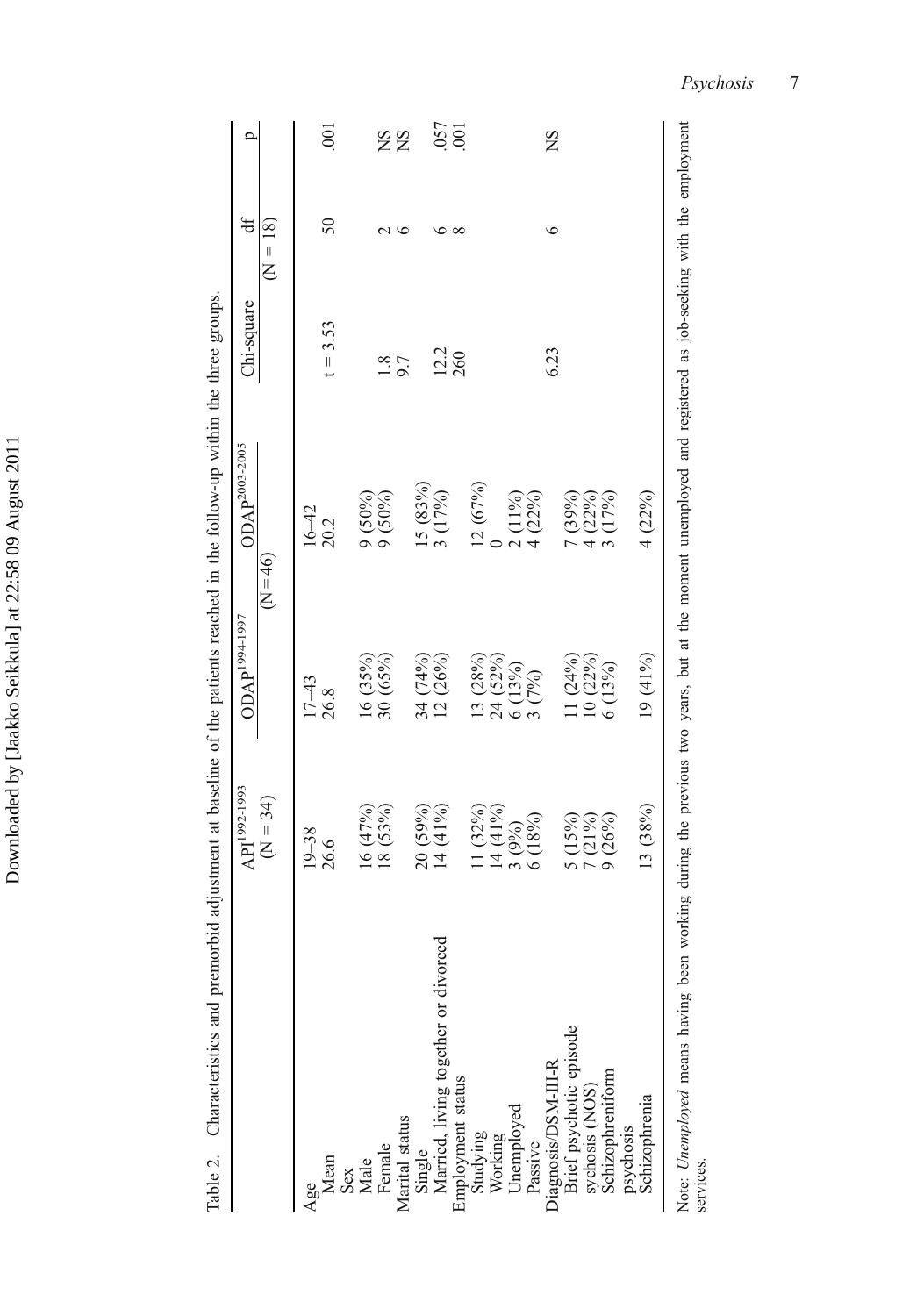#### Comparison of the groups at follow-up

#### Treatment processes

The duration of untreated psychosis (DUP) was 3.3 months during the first ODAP period compared to 4.2 months in the API period ( $p = .069$ ), as shown in Table 4. It declined to half a month in the ODAP  $200\overline{3}$ -2005 group, the longest time being three months. The ODAP<sup>1994-1997</sup> group had fewer hospital days than the API group (p<.001), but no differences were found in a comparison between the ODAP1994-1997 and ODAP2003-2005 period. The number of family therapy meetings stayed about the same in all three periods. Neuroleptic medication was used in the first two groups in only a quarter of cases, but showed an increasing trend in the third group, in which 50% had taken and 28% were continuing to take medication (Table 3). However, this aspect may have been affected by the larger number of dropouts in ODAP<sup>2003-2005</sup> since treatment had been terminated among those patients who were not reached at the follow-up, and according to preliminary information they were not using antipsychotic medication. In the two first groups, first generation neuroleptics were used as the antipsychotic medication, while in the third group, second generation antipsychotics were used.

#### Treatment outcomes

More than 70% of the patients in each period did not have a single relapse during the two-year follow-up period. Concerning residual psychotic symptoms, the ODAP2003-2005 group had significantly fewer psychotic symptoms at the two-year follow-up, but their BPRS score was higher compared to the ODAP<sup>1994-1997</sup> group (Table 4;  $p \le 0.001$ ). In each group more than 80% of the patients did not have any

|                          | $API1992-1993$ | ODAP <sup>1994-1997</sup> | $ODAP^{2003-2005}$ | Chi-<br>square df |                | P   |
|--------------------------|----------------|---------------------------|--------------------|-------------------|----------------|-----|
| Use of neuroleptics      |                |                           |                    |                   |                |     |
| Started                  | 9(26%)         | 12 $(26%)$                | $9(50\%)$          | 4.47              | $\overline{4}$ | NS. |
| Ongoing                  | 5(15%)         | $5(11\%)$                 | 5(28%)             |                   |                |     |
| Individual psychotherapy |                |                           |                    |                   |                |     |
| Yes                      | 12(33%)        | 21 $(46%)$                | 12(67%)            |                   |                |     |
| N <sub>0</sub>           | 22             | 25                        | 6                  |                   |                |     |
| No of relapses           |                |                           |                    |                   |                |     |
| $\theta$                 | 25(74%)        | 38 (83%)                  | 13 $(72%)$         | 16.1              | 10             | NS. |
|                          | 6              | 5                         | $\theta$           |                   |                |     |
| 2                        | 3              | $\overline{2}$            | $\sqrt{3}$         |                   |                |     |
| >2                       | $\theta$       |                           | $\overline{2}$     |                   |                |     |
| Employment status        |                |                           |                    |                   |                |     |
| at two-year follow-up    |                |                           |                    | 7.29              | $\overline{4}$ | NS. |
| Studying or working      | 21(62%)        | 35(78%)                   | 13 $(72%)$         |                   |                |     |
| Unemployed               | 4 $(12%)$      | 6(13%)                    | 2(12%)             |                   |                |     |
| Disability allowance     | 9(26%)         | 4(9%)                     | 4(16%)             |                   |                |     |

Table 3. Frequencies in treatment process and outcome variables in the three groups at the two-year follow-up.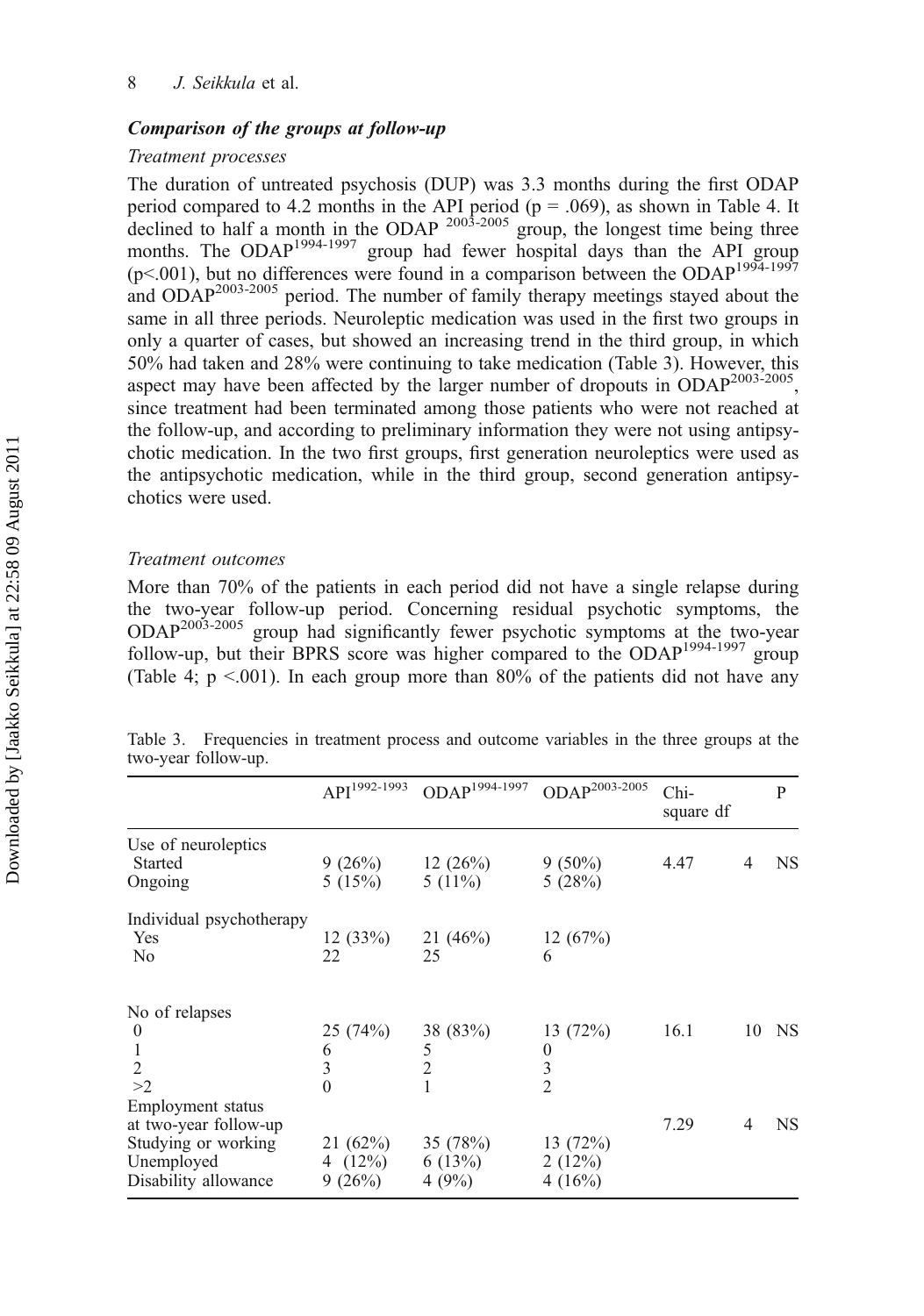| Table 4.                          | Means of treatment process and outcome variables in the three groups at baseline and at the two-year follow-up, t-test                             |                                        |                  |                                         |                    |                                  |                    |                    |                                |
|-----------------------------------|----------------------------------------------------------------------------------------------------------------------------------------------------|----------------------------------------|------------------|-----------------------------------------|--------------------|----------------------------------|--------------------|--------------------|--------------------------------|
|                                   |                                                                                                                                                    | API <sup>1992-1993</sup><br>$(N = 33)$ |                  | ODAP <sup>1994-1997</sup><br>$(N = 42)$ |                    | $ODAP^{2003-2005}$<br>$(N = 18)$ |                    |                    |                                |
|                                   |                                                                                                                                                    | mean                                   | Sd               | mean                                    | Sd                 | means                            | ರ                  | t-value            | $\sim$                         |
| Range<br>Mean                     | Duration of untreated psychosis (DUP), months                                                                                                      | 4.3                                    | 7.0              | $3.3$<br>0-13                           | 3.8                | $\tilde{c}$                      | ್.                 | 2.3                | $rac{1}{2}$                    |
| Range                             | Hospitalization days                                                                                                                               | $25.7$<br>0-124                        | 44.2             | $0.3$<br>0-89                           | 18.3               | 0.83<br>13.6                     | 27.8               | 96.                | $\overline{001}$               |
| Number of family<br>Range<br>BPRS | treatment meetings                                                                                                                                 | $26.1$<br>$2-55$                       | 14.1             | $20.7$<br>$0 - 99$                      | 20.6               | $23.3$<br>$0-38$                 | 19.2               | 0.99               | SN                             |
| Baseline                          | Two-year follow-up                                                                                                                                 | 47.4<br>30.2                           | $12.5$<br>$12.9$ | 48.8<br>23.7                            | $\frac{12.5}{4.5}$ | 52.1                             | $\frac{8}{8}$      | $\frac{2.5}{22.6}$ | $2\frac{1}{2}$                 |
| Baseline                          | Residual psychotic symptoms<br>Two-year follow-up                                                                                                  | 3.21                                   | 69               | 2.98                                    | $rac{6}{28}$       | 1.56<br>17                       | $6\overset{.}{4}8$ | $\frac{35}{10.1}$  | $\mathop{\rm g}\nolimits_{00}$ |
|                                   | **pair comparison between ODAP <sup>1994-1997</sup> and ODAP <sup>2003-2005</sup><br>and $ODAP^{2003-2005}$<br>Notes: *pair comparison between API |                                        |                  |                                         |                    |                                  |                    |                    |                                |

Downloaded by [Jaakko Seikkula] at 22:58 09 August 2011 Downloaded by [Jaakko Seikkula] at 22:58 09 August 2011 Psychosis 9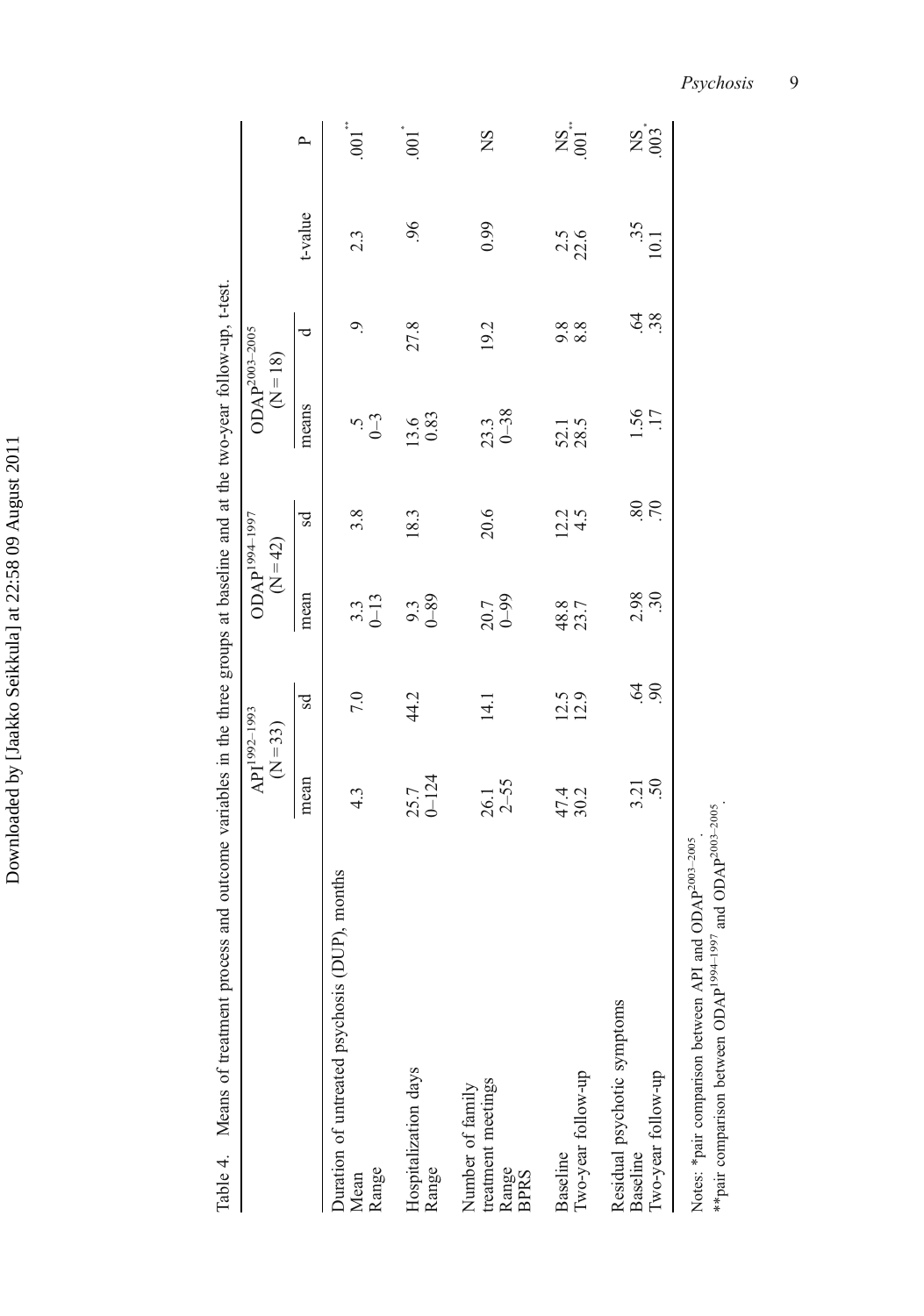remaining psychotic symptoms. It was discovered that 27% of the API patients, 14% of the ODAP<sup>1994-1997</sup> patients, and 16% of the ODAP<sup>2003-2005</sup> patients, were living on disability allowance (Table 3). Thus in the last two periods more than 84% were studying, employed, or actively seeking employment. This result has stayed the same over a 10-year period involving different individual patients.

#### **Discussion**

The analysis was based on two different studies. The first study, covering the first two periods, has already been reported. The third period is a new one, selected for the purposes of this specific report with the aim of determining whether the outcomes obtained in the 1990s still held as the timeframe moved into the 2000s. For the most part it could be verified that this was the case, but some interesting changes were noted. First of all, the group of psychotic patients in the 2000s seemed to be different, in the sense that the patients were younger and included fewer schizophrenia patients (Table 2). The duration of untreated psychosis had declined to half a month, compared to 3.5 months during the 1990s. Second, differences occurred in the remaining psychotic symptoms, with fewer symptoms in the 2000s than in the 1990s. In other ways the outcomes – including the employment status – remained the same, so that more than 84% of the patients were capable of returning to active social life, or were in full employment, or studies. However, in the third period the relative proportion of brief psychotic episodes was higher than in the first two groups. Even taking account of this bias, the social outcome for non-affective psychoses seems to remain positive.

These results raise some interesting questions. What is the significance of the change in the configuration of the groups of first-episode psychotic patients? Western Lapland is a small province, and community mental health practice has been conducted within it since the late 1980s, i.e. covering a period of about 20 years to the end of the last inclusion period. Under the new system, the families are immediately invited to joint meetings in all cases of crisis. This has led to a positive change in the whole culture of using mental health services. This is reflected in a general trend towards earlier initiation of treatment. At the same time, the comprehensive training in both family therapy and individual therapy for all staff members has made the treatment system itself more willing to consider psychotic phenomena from a psychological and systemic viewpoint: the entire treatment system is more oriented towards the changing needs of patients, families, and their relational systems (Whitaker, 2010). All this has led a shortened duration of untreated psychosis, and to first contact tending to be made at a younger age. The overall result is that psychotic symptoms are less entrenched than is the case where psychotic patients may have been psychotic for a year before first contact (Aaltonen et al., 2011).

The second major aspect involves the importance of the social network functioning collaboratively. In each new contact those professionals who are seen as relevant are invited to joint meetings. As one element in this, the employment authorities are invited to joint therapy meetings, in order to plan rehabilitation support for clients if this should be necessary. The young patient is regarded as competent to remain in active social life, even if he/she experiences crises and possible symptoms. To a large extent this excludes the process of being "chronified" in illness – a process which is more likely when patients move to living on a disability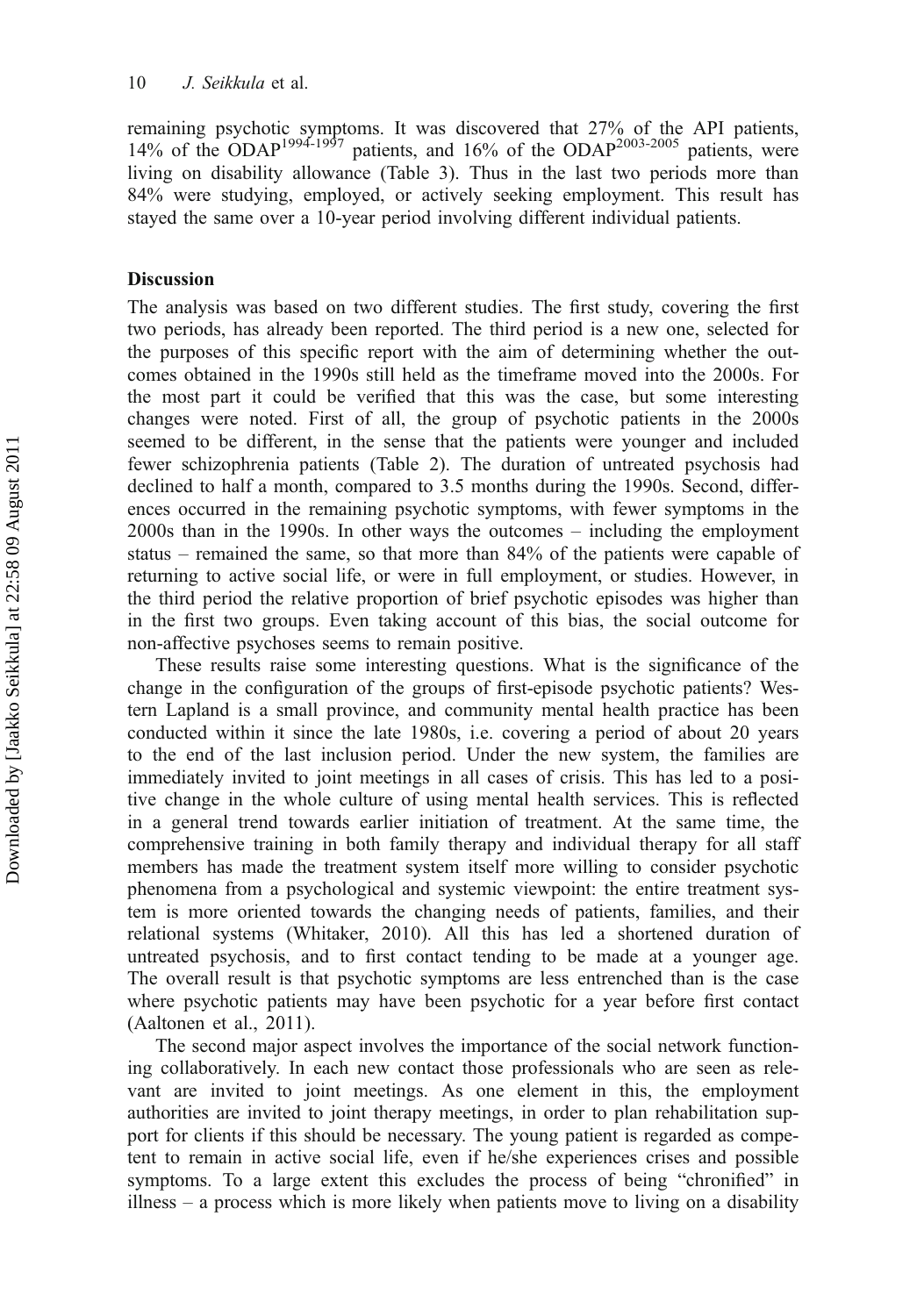allowance. In psychotic crises there are particular dangers in the patient staying outside the social context, since he/she can easily interpret other people as being dangerous, and may thus try to avoid contact. In the open dialogue treatment system of western Lapland, young patients are encouraged to stay within the social context, and this seems to encourage a return to active employment and studies.

Over the 20-year period in question, the number of psychotic patients and the incidence of schizophrenia cases seem to have declined – which is an interesting phenomena in itself (Aaltonen et al., 2011). Some previous studies have indicated that the incidence of psychosis tends to show a particular increase in areas of immigration. It has been suggested that this is connected with increased drug abuse (e.g. Boydell at al., 2003). Nevertheless, other studies have shown a general decline in the incidence of psychosis and schizophrenia, especially in stable population situations. In western Lapland, the population statistics show no emigration, and in general terms the population has remained fairly stable. In Finland as a whole, the incidence of schizophrenia has once again recently started to show an increase (Salokangas et al., 2011). A small decline in the incidence of schizophrenia is not in itself surprising, but major questions arise concerning the proportion of patients who go on to develop schizophrenia among the first-episode psychosis group. This may be related to the long-term and comprehensive development of the public health treatment culture. The implication seems to be that in Western Lapland, population stability has only had minor relevance for a positive outcome, in comparison with the notable stability of the treatment culture. Continuous efforts have been made over several years to develop the culture according the principles of the needadapted approach, with open dialogue as an important constituent. It appears that the open dialogue, with its early engagement with mental health problems, and retention of family involvement and the social network, plays an important role in the prevention of further deterioration into schizophrenia.

In parallel with the above, some suggestions can be drawn that the long-term development of the system has changed the overall culture of the basic population in a more positive direction in relation to all psychiatric treatment. This is reflected in earlier initiation of treatment processes, often within prodromal phases, and in an increased openness in participating psychiatric treatment. In western Lapland a large proportion of the local population has participated in therapy meetings. Every year, about 1500 patients undergoing acute psychiatric crises are met, and in nearly all cases at least closest family members participate in the first meetings. It can thus be estimated that every year about 4500–7000 people participate in joint therapy meetings, amounting to as much as 5–10% of the population. In this kind of setting one needs to emphasize the staff qualities that Rosen (2006) saw as necessary. In the community setting one cannot rely on the kind of day-program routines that might schedule the course of the day within an in-patient setting. What is important are the personal qualities and ways of acting of the staff  $-$  a point which highlights the need for new forms of staff-training, as called for also by Rosen (2006). In addition, Rosen believes that mental health service users should be seen as empowered agents, with the focus shifting away from (merely) their disabilities. This once again calls for skills on the part of the psychiatrist, who requires expertise in transdisciplinary team work, and in orientation and relational work. He/she is not merely an expert in diagnosing and in prescribing medication – although these skills are needed as well. While visiting Western Lapland, Robert Whitaker (2010) noted some elements of the new culture.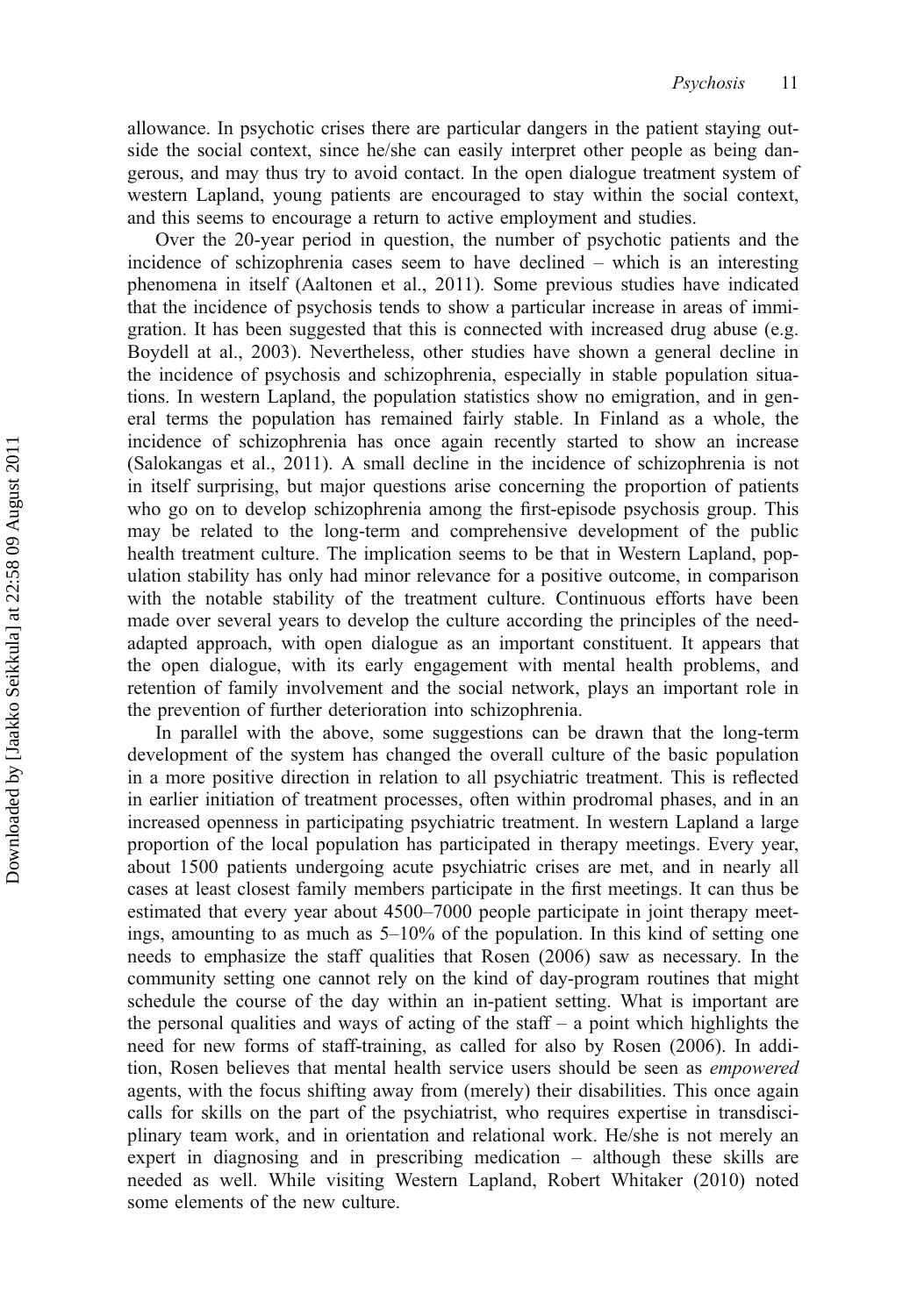#### Limitations of the study

Because of the aim that the findings should have as high a level of external validity as possible, the reliability of some elements of the research methods could not be optimally guaranteed. All the ratings were used as a part of everyday clinical practice. This being so, the ratings from GAF and BPRS should only be seen as approximate indicators of psychological status and symptoms. They merely support the information taken from more objective indicators involving the number of hospital days, the number of relapses, and the employment status. Another problem arises from Western Lapland being a relatively small province. With such low-incidence problems as psychosis, long inclusion periods are needed if one is to have sufficient observations. During such long inclusion periods, possible changes in the local culture cannot be standardized, meaning that conclusions are less firm concerning the factors that may be most important in causing changes.

On the other hand, the small size of the province can also work as an advantage. Because no other mental health services are available, we can be fairly confident that all psychotic problems fell within the system described in this paper.

#### References

- Aaltonen, J., Seikkula, J., Alakare, B., Haarakangas, K., Keränen, J., & Sutela, M. (1997). Western Lapland project: A comprehensive family- and network centered community psychiatric project. ISPS. Abstracts and lectures 12–16 October 1997 (p. 124). London: ISPS.
- Aaltonen, J., Seikkula, J., & Lehtinen, K. (2011). The Comprehensive Open Dialogue Approach in Western Lapland: I The incidence of non-affective psychosis and prodromal states. Psychosis; Psychological, Social and Integrative Approaches, 3.
- Alanen, Y. (1997). Schizophrenia. Its origins and need-adapted-treatment. London: Karnac Books.
- Alanen, Y. (2009). Towards more humanistic psychiatry: Development of need-adapted treatment of schizophrenia group psychosis. Psychosis, 1, 156–166.
- Alanen, Y., Lehtinen, K., Räkköläinen, V., & Aaltonen, J. (1991). Need-adapted treatment of new schizophrenic patients: Experiences and results of the Turku Project. Acta Psychiatrica Scandinavica, 83, 363–372.
- Bodén, R., Sundström, J., Lindström, E., Wieselgren, I.M., & Lindström, L. (2009). Fiveyear outcome of first-episode psychosis before and after the implementation of a modified assertive community treatment programme. Social Psychiatry Epidemiology, 4 August. [Epub ahead of print].
- Boydell, J., Van os, M., Castle, L., Mccreadie, R.G., Allardyce, R., & Murray, M. (2003). Incidence of schizophrenia in south-east London between 1965 and 1997. The British Journal of Psychiatry, 182, 45–49.
- Dixon, L. (2000). Assertive community treatment: Twenty five years of gold. Psychiatric Services, 51, 759–765.
- Drake, R., Goldman, H., Leff, H., Lehman, A., Dixon, L., Mueser, K. et al. (2001). Implementing evidence-based practices in routine mental health service setting. Psychiatric Services, 52, 179–182.
- Friis, S., Larsen, T.K., & Melle, I. (2003). Terapi ved psykoser. Tidsskr Nor Lægeforen, 123, 1393.
- Haarakangas, K. (1997). Hoitokokouksen äänet. [The voices in treatment meeting. A dialogical analysis of the treatment meeting conversations in family-centred psychiatric treatment process in regard to the team activity. English Summary.]. Jyväskylä Studies in Education, Psychology and Social Research, 130, 119–126.
- Keränen, J. (1992). The choice between outpatient and inpatient treatment in a family centred psychiatric treatment system. English summary. Jyväskylä Studies in Education, Psychology and Social Research, 93, 124–129.